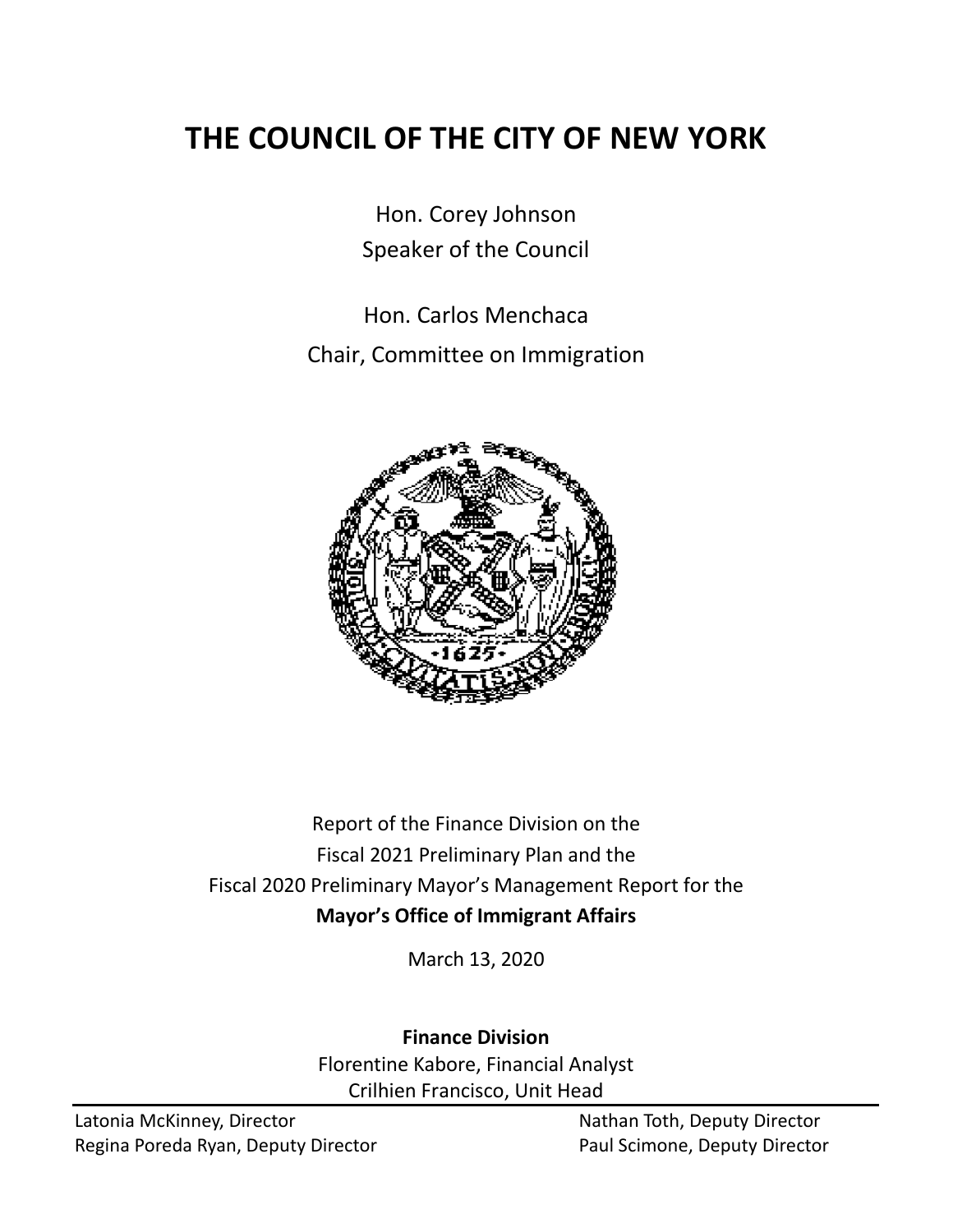# **Table of Contents**

| А. |  |
|----|--|
|    |  |
|    |  |
|    |  |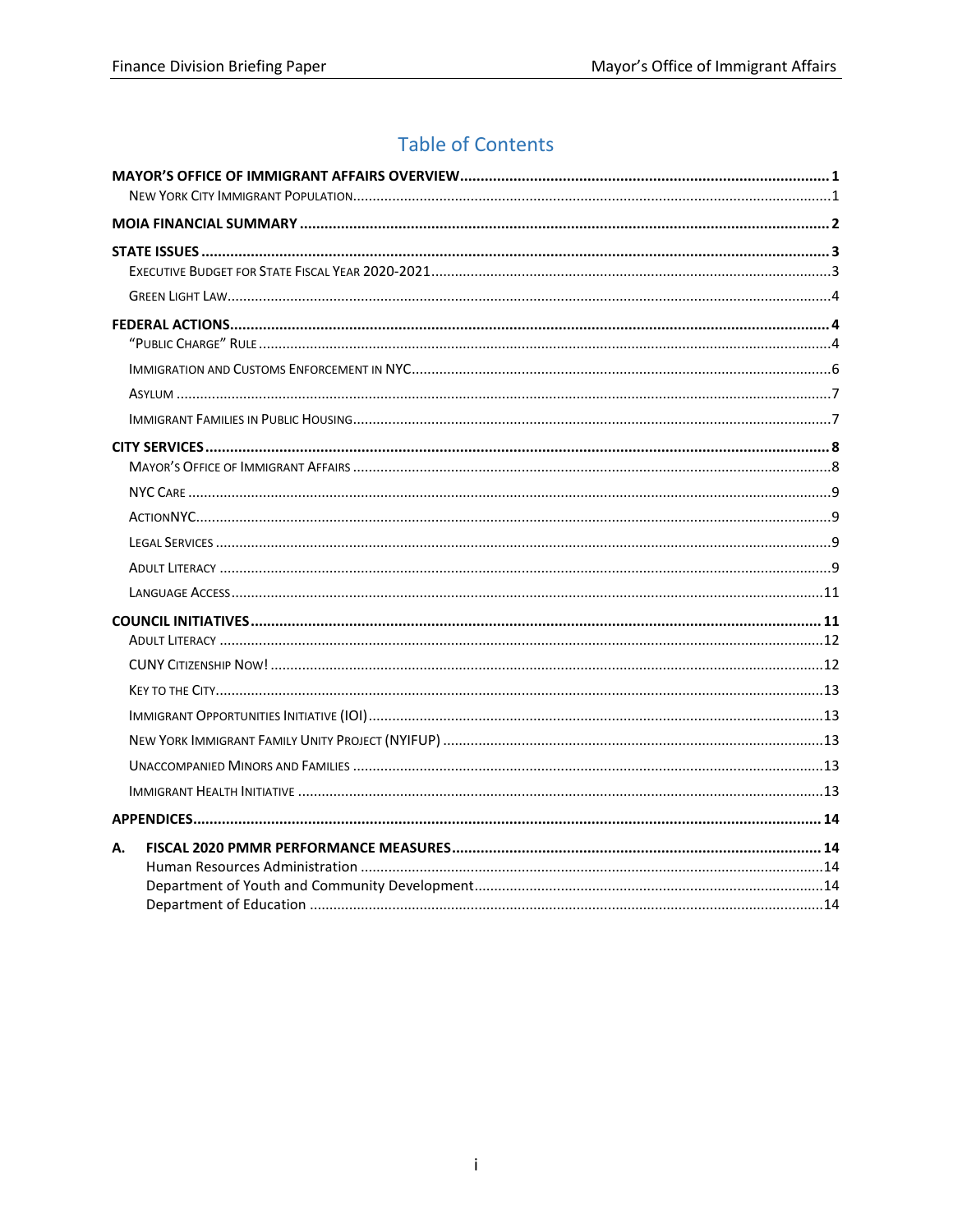# <span id="page-2-0"></span>Mayor's Office of Immigrant Affairs Overview

The Mayor's Office of Immigrant Affairs (MOIA) promotes the well-being of immigrant communities by serving as a partner to City Hall and partner agencies on immigrants' integration needs. MOIA's goals are to enhance the economic, civic, and social integration of immigrant New Yorkers; facilitate access to justice for immigrant New Yorkers; and advocate for continued immigration reforms at all levels of government in order to eliminate inequities that impact New York's immigrant communities. MOIA's major initiatives are IDNYC, NYC's municipal identification card program; ActionNYC, which helps connect New Yorkers to free, safe immigration legal help; NY Citizenship; and We Speak NYC video series.

This report provides a review of the City's Fiscal 2021 Preliminary Budget for services for immigrant and foreign-born New Yorkers. This report reviews funding in the Mayor's Office of Immigrant Affairs (MOIA), which coordinates with City agencies, as well as funding for programs and services structurally found within other City agencies, and major State budget and federal actions. Because the City does not have a separate budget for immigrant services specifically, for the purposes of this report, we present the programs and budgets of major initiatives that are directly related to the immigrant community, or impact the immigrant community in a significant way.

The report also highlights performance indicators from different agencies in the Fiscal 2020 Preliminary Mayor's Management Report (PMMR). Namely, the Department of Youth and Community Development (DYCD), the Human Resources Administration (HRA), and the Department of Education (DOE). Same as the previous years, the Fiscal 2020 PMMR also does not include performance measures as it relates to MOIA's major activities, which include ActionNYC and the NY Citizenship program.

#### <span id="page-2-1"></span>New York City Immigrant Population

The U.S. Census Bureau has estimated New York City's population at 8.5 million as of 2018. Of the total population, approximately 3.2 million NYC residents are foreign-born immigrants, from more than 150 countries, comprising nearly 40 percent of the City's population. The figure below shows that in 2018, foreign-born New Yorkers made up 37 percent of the City's population.



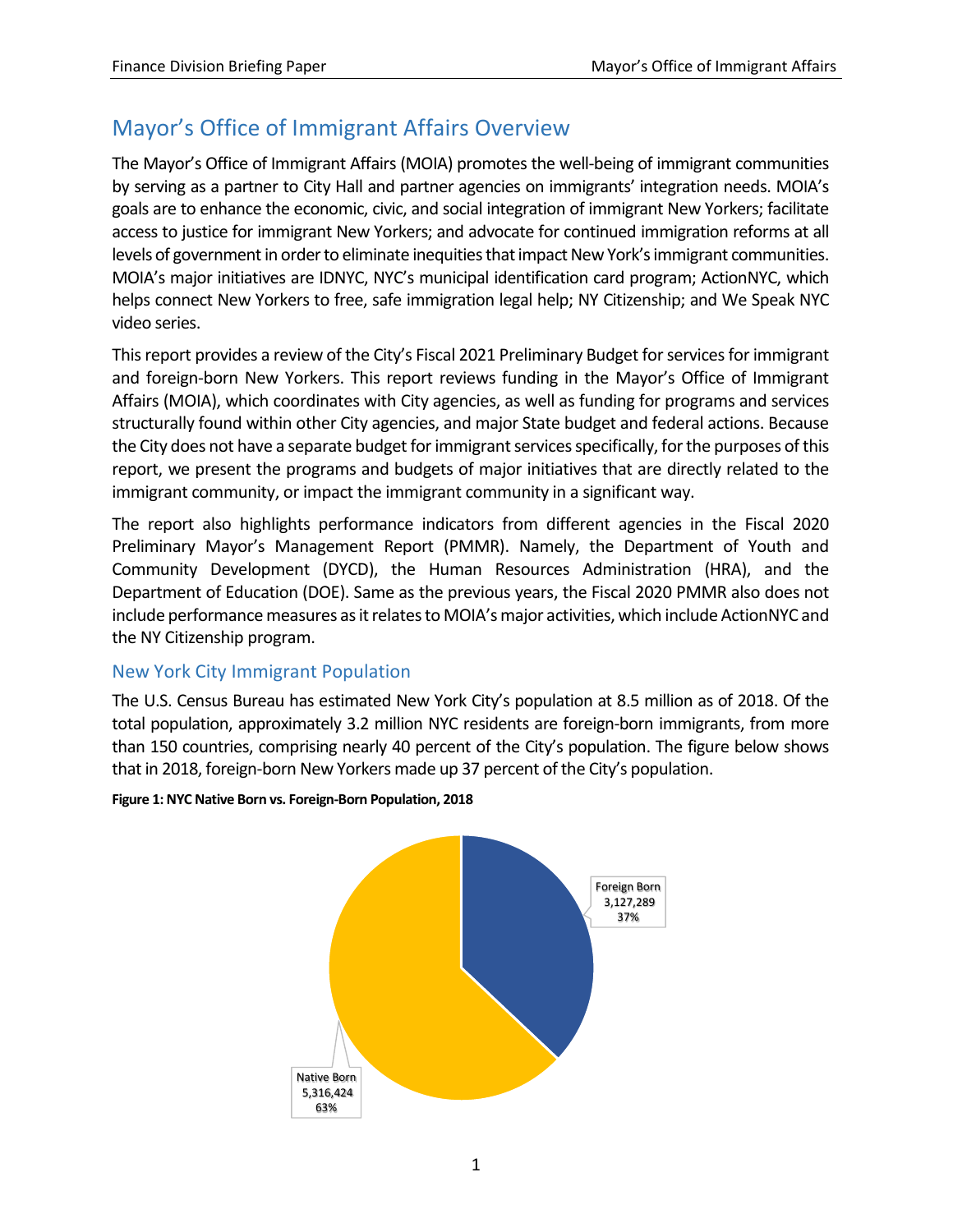Figure 2 gives a breakdown of New York City population by borough. Approximately 35 percent of foreign-born population are located in Queens, followed by Brooklyn with 30 percent of the immigrants' population, and Bronx and Staten Island have the lowest percentage with 16 and 15 percent, respectively.





# <span id="page-3-0"></span>MOIA Financial Summary

MOIA's Fiscal 2021 Preliminary Budget totals nearly \$818,000 (including City and non-City funds) and supports seven positions. MOIA's is roughly \$7,000 or two percent more than the Fiscal 2020 Adopted Budget of \$811,000. MOIA is funding has increased over the years from \$665,000 in Fiscal 2018 to \$818,000 projected for Fiscal 2021.



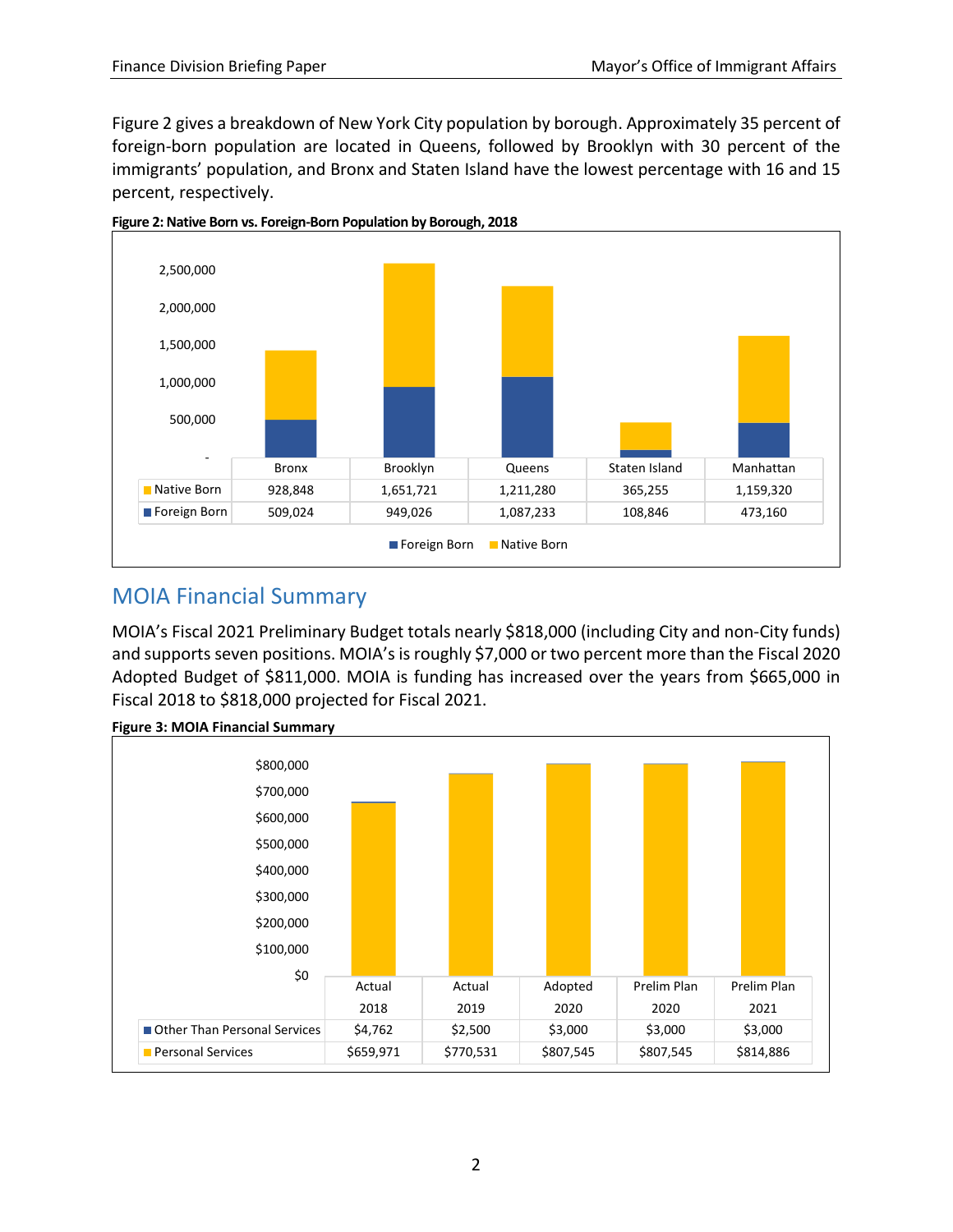## <span id="page-4-0"></span>**State Issues**

#### <span id="page-4-1"></span>Executive Budget for State Fiscal Year 2020-2021

Released on January 21, 2020, the Governor's Executive Budget for State Fiscal Year 2020-2021 (SFY21) totals \$178 billion and does not include several proposals that were secured in the current budget, State Fiscal Year 2019-2020 (SFY20). The SFY20 included over \$10 million for the Liberty Defense Project, \$7.8 million enhancement for Adult Literacy Education Programs, \$2 million for the NYS Enhanced Services to Refugees Program (NYSESRP), and enacted the 1 Day to Protect New Yorkers Bill. The SFY21 does not include funding for any of the following critical programs.

- **Liberty Defense Project**. The SFY20 budget included \$10 million to support the expansion of the first-in-the-nation Liberty Defense Project (LDP). Launched in 2017, LDP is a Stateled, public-private legal defense fund to ensure that immigrants, regardless of status, have access to high quality legal counsel. LDP partners with nonprofit legal service providers to expand the availability of immigration attorneys statewide.
- **Adult Literacy Education**. The SFY20 included \$7.8 million for the State ALE Program \$1.5 million legislative enhancement and \$6.3 million in base funding – that provides funding for adult education programs across New York State. ALE is managed by the New York State Education Department and is a vital funding stream for New York State programs that provide community-based Adult Education programming. Adult education providers are requesting that the State restores \$1.5 million enhancement to Adult Literacy Education (ALE) and invest an additional \$17.2 million in ALE – for a total enhancement of \$18.7 million. This would bring ALE funding to \$25 million in SFY21.
- **New York State Enhanced Services to Refugees Program.** The SFY20 budget included \$2 million to support the New York State Enhanced Services to Refugees Program (NYSESRP). NYSESRP began in 2017 to help refugee resettlement agencies repurpose their staff and facilities to more fully serve refugees already in their communities, and attract others to areas that recognize refugees as contributors to population growth and economic revitalization.

NYSERP supports 14 refugee organizations across the state. The federal government supports refugees for 90 days and State funding has assisted agencies integrate refugees into the communities after that period. The State has included \$2 million in the past two years. Refugee service providers are requesting the State doubles its enhancement to \$4.5 million in the SFY21 budget, in light of the federal government cuts refugee arrivals and aid.

• **One Day to Protect New Yorkers Act.** As part of the SFY 2019-20, the State enacted the One Day to Protect New Yorkers Act, a law that addresses a mismatch in the way New York law overlaps with federal immigration law. Under immigration law, certain minor convictions that are punishable by a year or more may lead to detention, denial of necessary forms of immigration relief, and deportation for thousands of immigrants. This law reduces the maximum sentence for Class A misdemeanors by one day from 365 to 364 days, ensuring many immigrant New Yorkers will no longer be subject to the harsh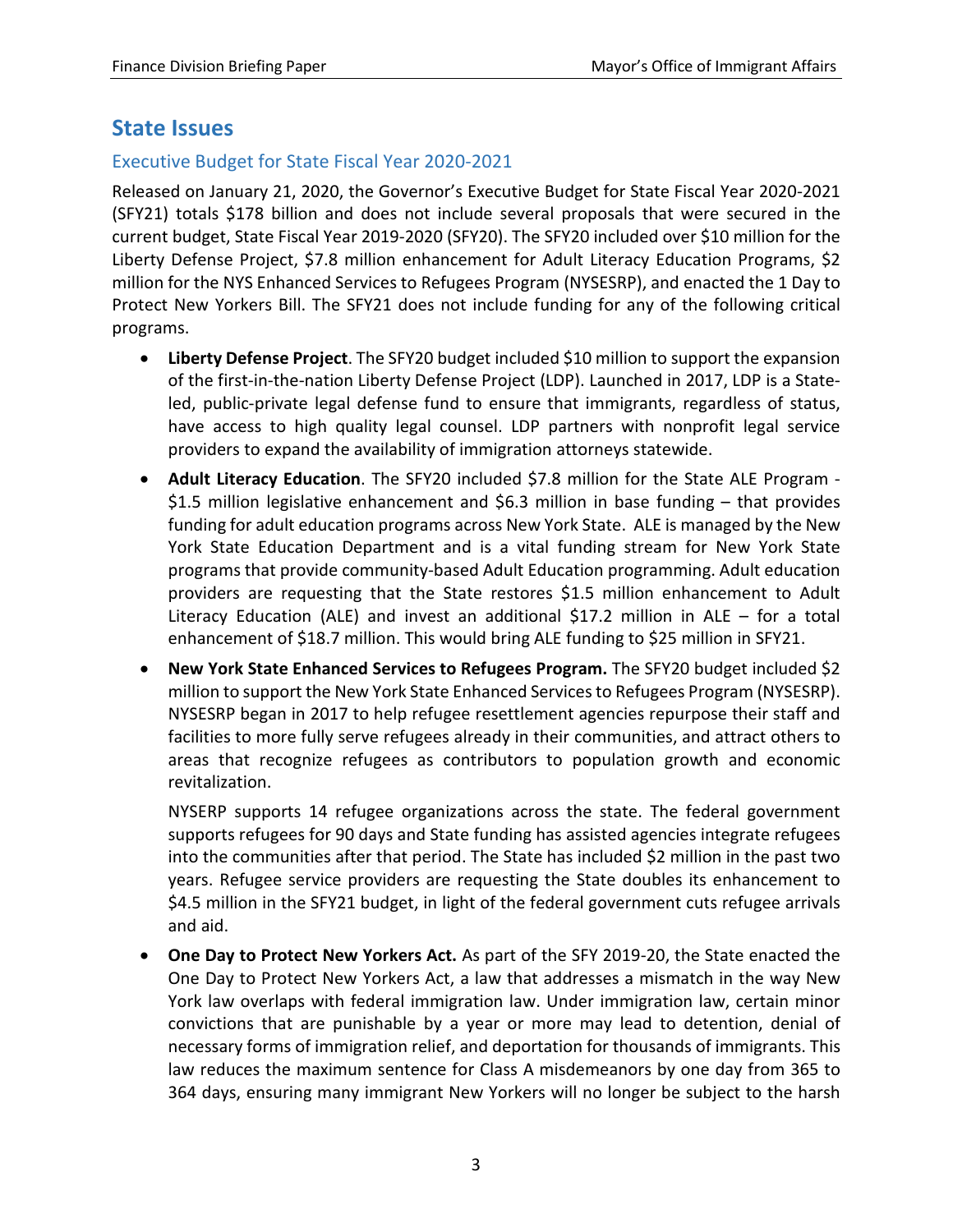and disproportionate consequences for these convictions under federal immigration law. New York joined other states that have recently taken such a step to protect immigrant state residents from deportation for minor offenses, such as California, Washington, and Nevada. Other states like New Jersey, Illinois, and New Mexico, already had a maximum penalty for misdemeanors, or equivalent offenses, of 364 days or less.

#### <span id="page-5-0"></span>Green Light Law

The New York's [Green Light Law took effect](https://www.usatoday.com/story/news/nation/2019/06/17/new-york-approves-drivers-license-undocumented-immigrants/1484592001/) on December 2019, allowing individuals without legal immigration status to apply for driver's licenses in the City. The Law allows approximately 600,000 undocumented immigrants to use their foreign identification documents to apply for the New York State driver's license. Those who pass the driving test would receive a license with a stamp ensuring it cannot be used for federal purposes. Therefore, the Law protects the privacy of any personally identifying information collected by the DMV in compliance with this bill, absent a judicial subpoena or warrant. Furthermore, the Act prohibits the discrimination of a card applicant and cardholder, the use of such card as evidence of citizenship or immigration status, and prohibits Department of Motors and Vehicles employees from inquiring into applicants' citizenship or immigration status.

The Council pushed for the State to allow undocumented immigrants to obtain driver's licenses in the State budget. As part of this effort, the New York Immigration Coalition (NYIC) launched a \$1 million campaign on TV, radio and social media. Allowing undocumented immigrants to obtain driver's licenses will improve public safety by ensuring that everyone driving has been properly educated and tested and is operating a registered, inspected, and insured vehicle. According to the Fiscal Policy Institute, allowing undocumented immigrants the opportunity to obtain a driver's license could generate up to \$57 million in annual State revenue and \$26 million in onetime revenue through taxes and license and registration fees.  $1$  Furthermore, licensing undocumented immigrant drivers will help lower auto insurance premiums for all New Yorkers by a moderate estimate of \$17 per person each year, saving motorists millions of dollars annually. <sup>[2](#page-5-4)</sup> New York State's economy will also receive a boost as reduced barriers to transportation allow workers to reach improved job options and increase their discretionary income.<sup>[3](#page-5-5)</sup> Immigrants with driver's licenses will more easily integrate into their communities, which is beneficial to all New Yorkers.

## <span id="page-5-1"></span>Federal Actions

#### <span id="page-5-2"></span>"Public Charge" Rule

#### *Background*

On August 14, 2019, the federal administration published a final rule, titled "Inadmissibility on Public Charge Grounds," which amends Department of Homeland Security (DHS) regulations by prescribing how DHS will determine whether a noncitizen applying for admission or adjustment of status is inadmissible to the United States (U.S.) under Section 212(a) (4) of the Immigration and Nationality Act (INA), because they are likely at any time to become a public charge. The

 $\overline{a}$ <sup>1</sup> Green Light NY: Driving Together[, https://greenlightny.files.wordpress.com/2019/01/green-light-ny-factsheet-for-legislators.pdf.](https://greenlightny.files.wordpress.com/2019/01/green-light-ny-factsheet-for-legislators.pdf)

<span id="page-5-5"></span><span id="page-5-4"></span><span id="page-5-3"></span><sup>2</sup> *Id.*

<sup>3</sup> *Id.*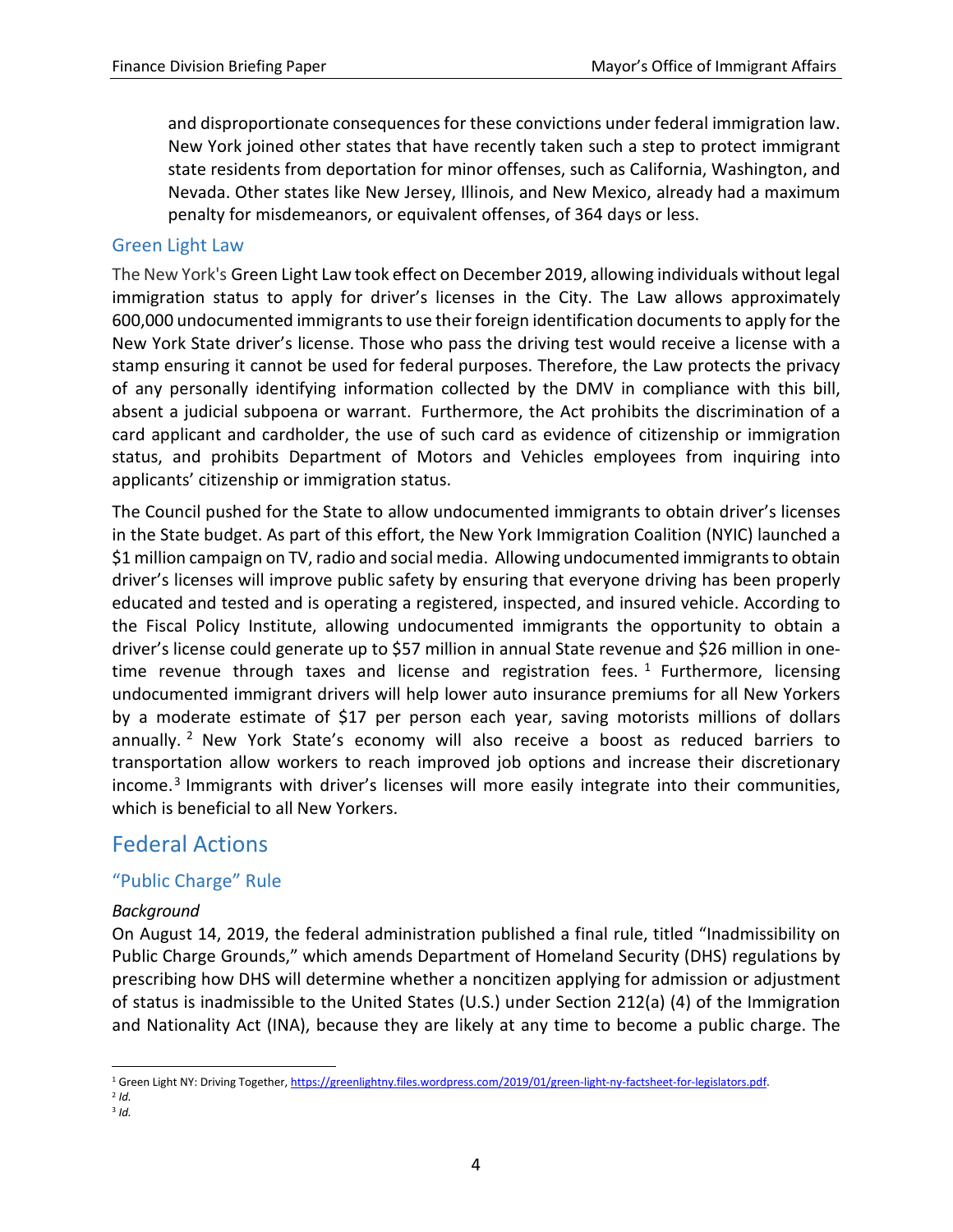effective date of the final rule was delayed because federal judges issued temporary injunctions against the rule, preventing it from taking effect on October 15, 2019.<sup>[4](#page-6-0)</sup>

However, the U.S. Department of Homeland Security (DHS) has announced that as of February 24, 2020, it is implementing its "public charge" rule to certain applications postmarked or electronically filed on or after February 24, 2020. Federal immigration law provides that immigration authorities may deem certain applicants for a visa or for adjustment of status to legal permanent resident to be inadmissible if they are "likely at any time to become a public charge." Under current policy, a public charge determination is limited in its examination of public benefits use, looking only at cash assistance programs for income maintenance and government-funded institutionalization for longterm care. Individuals exempt from the public charge rule would be groups of noncitizens that Congress specifically exempted from the public charge ground of inadmissibility, including refugees, asylees, Afghans and Iraqis with special immigrant visas, nonimmigrant trafficking and crime victims, individuals applying under the Violence Against Women Act, and special immigrant juveniles. [5](#page-6-1) Additionally, the rule excludes consideration of benefits received by U.S. citizen children of noncitizens who will acquire citizenship under either section 320 or 322 of the INA, and by noncitizen service members of the U.S. Armed Forces and their families.<sup>[6](#page-6-2)</sup>

The proposed rule would do the following:

- Expand the definition of public charge from an individual who is or is likely to become "primarily dependent on the government for subsistence" to one who receives or is likely to receive one or more specific public benefits;
- Add noncash benefits and programs to the list of specific public benefits; this includes Medicaid, Supplemental Nutrition Assistance Program (SNAP), Section 8, public housing, and Medicaid Part D Low-Income Subsidy;
- Enhance scrutiny of an individual's income, assets, work history, education and training, health conditions, and other factors by imposing a stricter totality-of-thecircumstances inquiry, even where an individual has not previously used a specific public benefit and present a sufficient affidavit of support from a sponsor; and
- Require nonimmigrant visa holders seeking an extension or change of status to demonstrate that they have not received nor are likely to receive a specified public benefit.

#### *Impact on New Yorkers*

 $\overline{a}$ 

In MOIA's research brief regarding the potential impact of this propose rule, an estimated 304,000 low- and middle-income New Yorkers, including U.S. citizens and green card holders who would not be subject to a public charge admissibility determination, could be discouraged from participation in public benefits programs. This includes an estimated 72,000 U.S. citizen children and 29,000 individuals with disabilities. In addition, up to 400,000 low- and middle-income immigrant New

<span id="page-6-0"></span><sup>4</sup> Laurel Wamsley, et al., *Federal Judges In 3 States Block Trump's 'Public Charge' Rule For Green Cards*, NPR, Oct. 11, 2019, [https://www.npr.org/2019/10/11/769376154/n-y-judge-blocks-trump-administrations-public-charge-rule.](https://www.npr.org/2019/10/11/769376154/n-y-judge-blocks-trump-administrations-public-charge-rule)<br><sup>5</sup> U.S. Citizenship and Immigration Services. (2019). Inadmissibility on Public Charge Grounds. Accessed at: https://www.

<span id="page-6-1"></span>[resources/final-rule-public-charge-ground-inadmissibility.](https://www.uscis.gov/legal-resources/final-rule-public-charge-ground-inadmissibility)

<span id="page-6-2"></span><sup>6</sup> U.S. Citizenship and Immigration Services. (2019). Inadmissibility on Public Charge Grounds. Accessed at: [https://www.uscis.gov/legal](https://www.uscis.gov/legal-resources/final-rule-public-charge-ground-inadmissibility)[resources/final-rule-public-charge-ground-inadmissibility.](https://www.uscis.gov/legal-resources/final-rule-public-charge-ground-inadmissibility)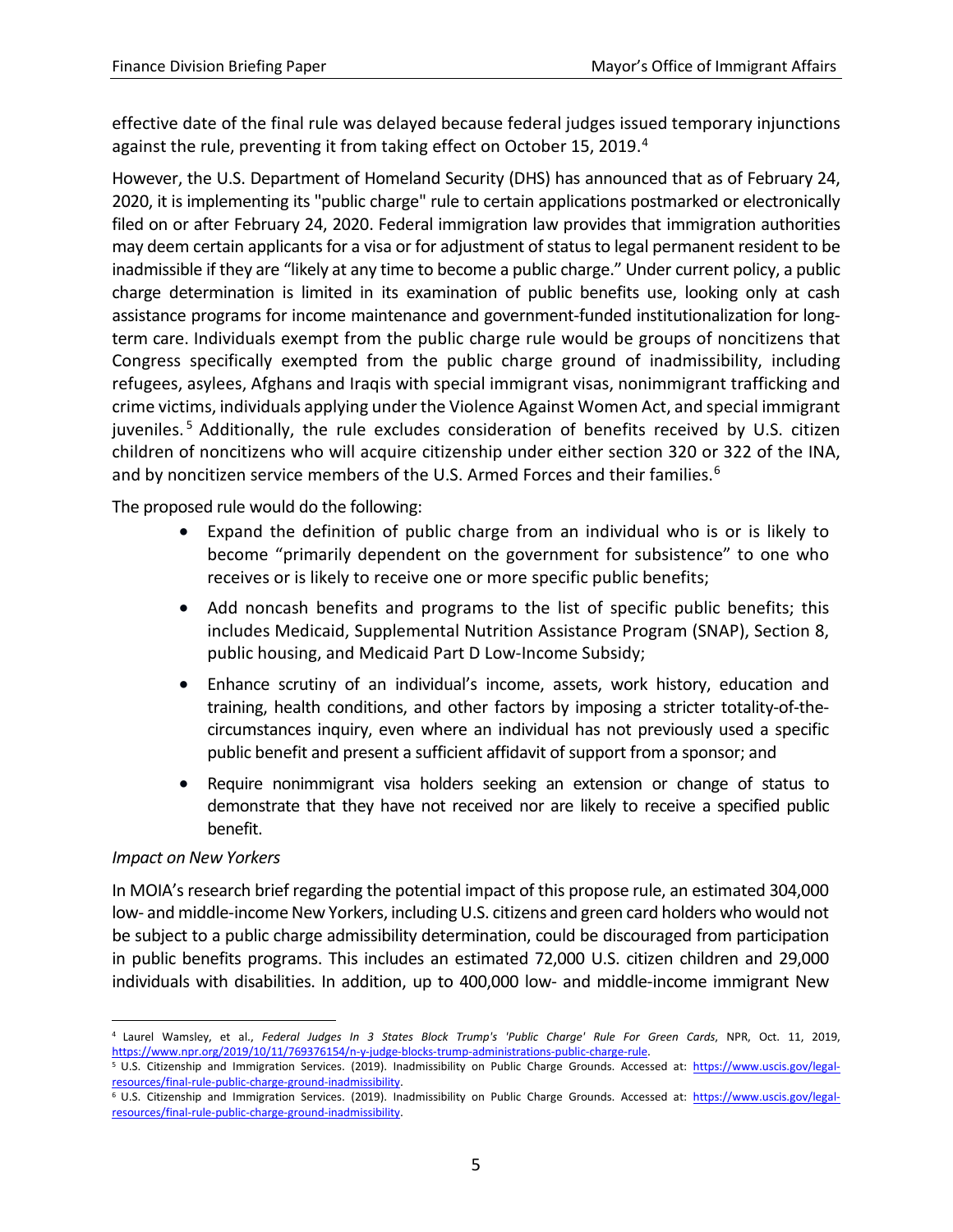Yorkers could be deemed inadmissible, or ineligible to adjust their immigration status in the future as a result of the rule's stricter weighing of factors such as their education, income, age, or health conditions, despite their present ineligibility and non-use of public benefits.

#### *Impact on the City's revenue*

There are approximately 220,000 non-citizen recipients of SNAP, cash assistance, or both, and 54,000 non-citizen recipients of Supplemental Security Income and the state supplement. If 20 percent in NYC were to withdraw, they and those on their benefits case would suffer a loss of \$235 million in benefits per year. Furthermore, this would lead to a larger loss for the economy of over \$400 million annually. As of the Fiscal 2021 Preliminary Plan, the budget does not include funding to address the potential shortfall in revenue due to the proposed rule.

#### <span id="page-7-0"></span>Immigration and Customs Enforcement in NYC

Immigration enforcement has risen in NYC under the current federal administration. On January 2017, President Trump issued two Executive Orders addressing immigration enforcement, one focused on enforcement at the southern border and the other on the interior region, which eliminated the Priority Enforcement Program (PEP) and brought significant changes to ICE's enforcement priorities, as well as raised the specter of potential cuts in federal funding for jurisdictions deemed to be "sanctuary cities."<sup>[7](#page-7-1)</sup> This resulted to fear among immigrants in the City.

Data show that deportations by the Immigration and Customs Enforcement (ICE) officers in the City increased by 150 percent between the final year of the Obama Administration and the first full fiscal year of the Trump Administration. As shown on figure 1 below, deportations by ICE in New York City grew from 1,037 in Fiscal 2016 to 2,563 in Fiscal 2018. Deportations of individuals with no criminal convictions rose even more in NYC, from 313 to 1,144, or 266 percent. According to a report by New York City Comptroller Scott Stringer titled "The Demographics of Detention: Immigration Enforcement in NYC Under Trump," the number of new deportation cases involving an immigrant living in NYC grew to an all-time high in Fiscal 2018 of over 19,750 cases.





#### During the first half of Fiscal 2018, bond amounts in NYC ranged from \$1,500 to \$100,000.

 $\overline{a}$ <sup>7</sup> Exec. Order No. 13767, 82 Fed. Reg. 8793 (Jan. 25, 2017); Exec. Order No. 13768, 82 Fed. Reg. 8799 (Jan. 25, 2017).

<span id="page-7-2"></span><span id="page-7-1"></span><sup>8</sup> Source: U.S. Immigration and Customs Enforcement, Fiscal Year 2017 ICE Enforcement and Removal Operations Report (December 2017), [https://www.ice.gov/removal-statistics/2017,](https://www.ice.gov/removal-statistics/2017) U.S. Immigration and Customs Enforcement, Fiscal Year 2018 ICE Enforcement and Removal Operations Report (December 2018)[, https://www.ice.gov/features/ERO-2018.](https://www.ice.gov/features/ERO-2018)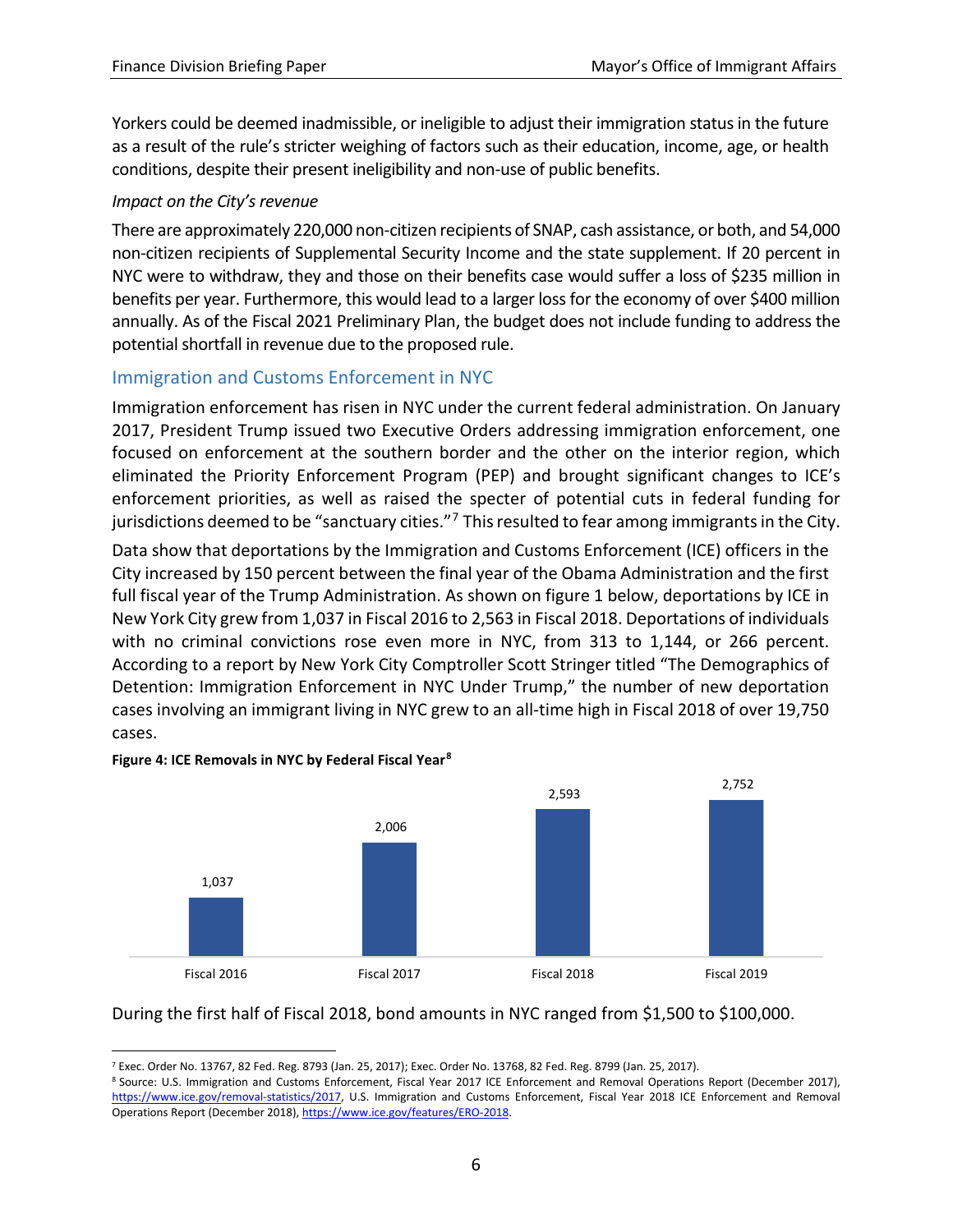Between Fiscal 2014 and Fiscal 2017, the median bond amount set by immigration judges in NYC was \$7,500, or 50 percent higher than median bail set in felony cases in criminal courts.<sup>[9](#page-8-2)</sup>

Chinese immigrants make up the largest nationality of NYC immigrants with immigration court proceedings, with over 10,000 immigration cases since Fiscal 2016. Immigrants from India comprise roughly ten percent of all cases, those from Ecuador account for about seven percent, and those from Bangladesh account for about eight percent of cases. The full breakdown is below.

#### <span id="page-8-0"></span>Asylum

The Federal administration has strategically set up a series of impediments in Central America, at the U.S./Mexico border, in detention centers, and in immigration courts, making obtaining asylum nearly impossible. While President Trump campaigned on a promise to build a physical wall on the southern border of the U.S., the culmination of his policies has achieved the same effect: targeting asylum seekers well before they reach the southern border. The following policy measures have essentially dismantled the U.S. asylum system. They include:

- The issuance of a sweeping rule that prevents migrants from being granted asylum if they passed through any country other than their own before arriving in the U.S.;
- Agreements with Guatemala, Honduras, and El Salvador that the U.S. could return asylum seekers to those countries;
- Threatening to impose tariffs on Mexican goods in exchange for Mexican enforcement stopping migrants before they reach the southern U.S. border;
- CBP officials limiting the number of asylum seekers processed at ports of entry each day, forcing individuals to wait in Mexico where migrant shelters are at capacity;
- "Migrant Protection Protocols," otherwise known as the administration's "Remain in Mexico" policy, which allows the government to send migrants with credible asylum claims back to Mexico while they await a final decision on their applications;
- The massive expansion of the detention of asylum seekers, including children and pregnant women;
- An attempt to expand expedited removal;
- Policy changes affecting immigration courts, such as completion quotas for immigration judges; and
- The undermining of previously established protections, such as asylum protections for victims of gang and domestic violence, LGBTQ individuals, and those whose family members have been persecuted; among other policies.

#### <span id="page-8-1"></span>Immigrant Families in Public Housing

On May 2019, the federal Department of Housing and Urban Development (HUD) proposed a new rule that would prohibit mixed status families from using federal housing benefits, including Section 8 programs and public housing. Currently, immigrants in mixed status families – family whose members include people with different citizenship or immigration statuses – can receive

<span id="page-8-2"></span> $\overline{a}$ <sup>9</sup> https://comptroller.nyc.gov/reports/the-demographics-of-detention-immigration-enforcement-in-nyc-under-trump/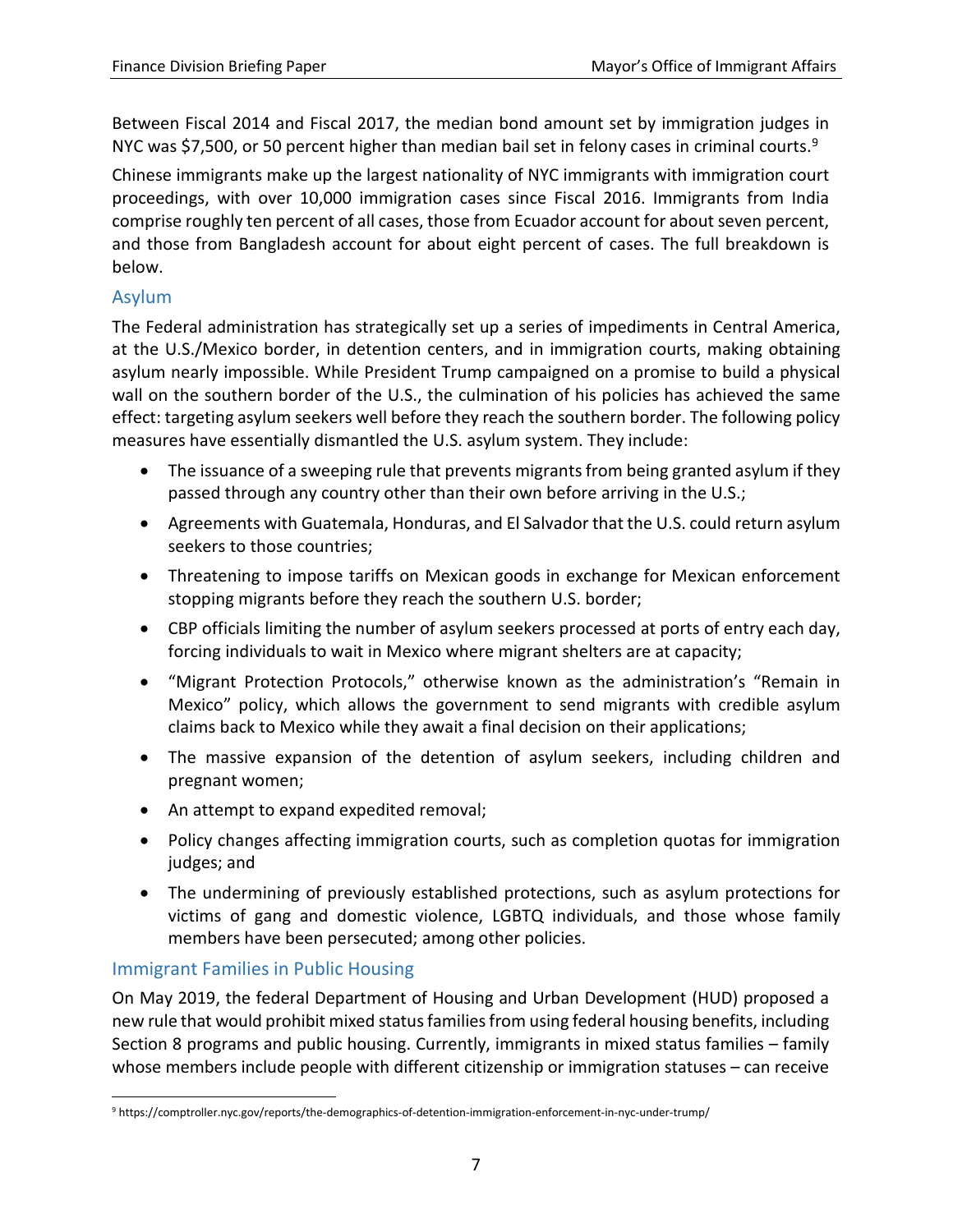prorated federal housing benefits. The proposed rule would require all members of a household to have an eligible immigration status or citizenship in order to live in public housing or receive housing vouchers. The new rule threatens housing for 25,000 mixed-status families — including over 55,000 children who are U.S. citizens or green card holders – based on HUD's own analysis.<sup>[10](#page-9-2)</sup> Thousands of immigrant children who are legally eligible for housing benefits would face eviction and potential homelessness.

### <span id="page-9-0"></span>City Services

 $\overline{a}$ 

#### <span id="page-9-1"></span>Mayor's Office of Immigrant Affairs

MOIA's budget is comprised of Personal Services (PS) and Other Than Personal Services (OTPS) budget, and is reflected in "Mayoral" agency (002). However, the budget under the Mayoralty does not provide a full picture of MOIA's budget. Funding for major MOIA initiatives such as IDNYC and ActionNYC are in the Human Resources Administration's (HRA) budget. Additionally, immigration legal services funding is also reflected in HRA's budget. MOIA's Fiscal 2021 Preliminary Budget increases by \$7,000 when compared to the Fiscal 2020 Adopted Budget. MOIA's budgeted headcount remains unchanged at seven positions. MOIA's funding source is solely City tax-levy (CTL) funds.

|                                       | 2018          | 2019      | 2020      | <b>Preliminary Plan</b> |           | *Difference        |
|---------------------------------------|---------------|-----------|-----------|-------------------------|-----------|--------------------|
|                                       | <b>Actual</b> | Actual    | Adopted   | 2020<br>2021            |           | <b>FY20 - FY21</b> |
| Spending                              |               |           |           |                         |           |                    |
| <b>Personal Services</b>              | \$659,971     | \$770,531 | \$807,545 | \$807,545               | \$814,886 | \$7,341            |
| <b>Other Than Personal Services</b>   | 4,762         | 2,500     | 3,000     | 3,000                   | 3,000     | 0                  |
| <b>TOTAL</b>                          | \$664,733     | \$773,031 | \$810,545 | \$810,545               | \$817,886 | \$7,341            |
| <b>Personal Services</b>              |               |           |           |                         |           |                    |
| Full-Time Salaried - Civilian         | \$658,223     | \$756,990 | \$807,545 | \$807,545               | \$814,886 | \$7,341            |
| <b>Holiday Pay</b>                    | ი             | 91        | O         |                         |           |                    |
| <b>Terminal Leave</b>                 | Ω             | 7,938     |           |                         |           |                    |
| Backpay - Prior Years                 | ი             | 5,343     |           |                         |           |                    |
| Overtime - Civilian                   | 1,749         | 169       | 0         | 0                       | O         | o                  |
| <b>SUBTOTAL</b>                       | \$659,971     | \$770,531 | \$807,545 | \$807,545               | \$814,886 | \$7,341            |
| <b>Other Than Personal Services</b>   |               |           |           |                         |           |                    |
| Books - Other                         | \$2,500       | \$2,500   | \$0       | \$1,800                 | \$0       | \$0                |
| Non Overnight Trvl Exp-General        | 443           |           | O         |                         | O         | \$0                |
| Overnight Trvl Exp-General            | 577           |           | O         | O                       |           | \$0                |
| Overnight Trvl Exp-Special            | 1,219         |           | 0         | n                       |           | \$0                |
| Property & Equipment                  | o             | n         | ŋ         | n                       |           | \$0                |
| Supplies & Materials                  | 23            | 0         | 3,000     | 1,200                   | 3,000     | \$0                |
| <b>SUBTOTAL</b>                       | \$4,762       | \$2,500   | \$3,000   | \$3,000                 | \$3,000   | \$0                |
| <b>TOTAL</b>                          | \$664,733     | \$773,031 | \$810,545 | \$810,545               | \$817,886 | \$7,341            |
| <b>Budgeted Headcount</b>             |               |           |           |                         |           |                    |
| <b>Full-Time Positions - Civilian</b> |               | 7         | 7         | 7                       |           |                    |
| <b>TOTAL</b>                          |               |           |           |                         |           | 0                  |

**Table 1: MOIA Financial Summary**

*\*The difference of Fiscal 2020 Adopted Budget compared to Fiscal 2021 Preliminary Budget.*

<span id="page-9-2"></span><sup>&</sup>lt;sup>10</sup>National Low Income Housing Coalition[. https://nlihc.org/sites/default/files/2019-05/Noncitizen-RIA-Final-April-15-2019.pdf](https://nlihc.org/sites/default/files/2019-05/Noncitizen-RIA-Final-April-15-2019.pdf)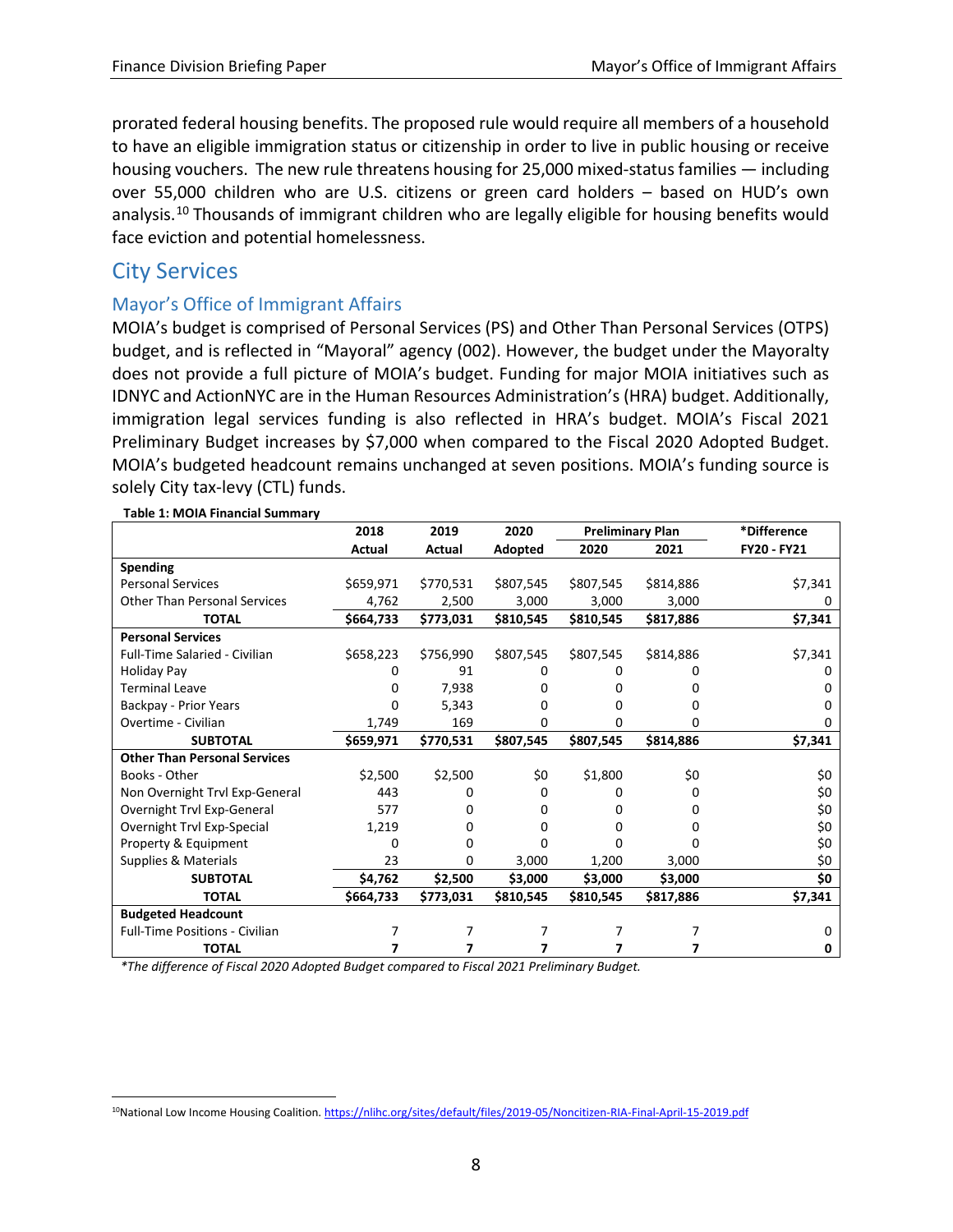#### <span id="page-10-0"></span>NYC Care

Many immigrants, especially undocumented New Yorkers, have difficulty obtaining health insurance to help pay for care. As a result, they do not regularly access health care services. On January 2019, the Administration announced the NYC Care program, which included health care access to 600,000 uninsured New Yorkers by increasing access to the City's public health insurance option, MetroPlus, and ensuring that anyone ineligible for insurance has direct access to services at Health and Hospitals (H+H) locations. The program launched in summer 2019 in the Bronx and is now expanding to Brooklyn and Staten Island. The program collaborates with various multilingual community-based organizations to help connect New Yorkers with the health care they need, regardless of ability to pay or immigration status. According to the Administration, it will be fully available across the five boroughs in 2021. The Fiscal 2021 Preliminary Budget added \$25 million for this program. Funding increases to \$75 million in Fiscal 2021, with the full cost totaling \$100 million in Fiscal 2022 and beyond.

#### <span id="page-10-1"></span>ActionNYC

ActionNYC is a citywide community-based immigration legal services and outreach program that is one of the Mayor's Office of Immigrant Affairs' (MOIA) primary initiatives. Funding for ActionNYC was baselined in Fiscal 2016 at \$7.9 million, but part of the funding came from the Administration shifting IOI funding of \$3.2 million that was baselined in Fiscal 2015. This resulted in a gap in the Administration's IOI funding in Fiscal 2016, which was later restored and baselined in Fiscal 2017 at \$5.9 million. Still, the Council restored the Council's IOI program in Fiscal 2016 because smaller community-based organizations (CBOs) lost out during the request for proposal (RFP) process. Funding for ActionNYC has increased from \$900,000 in Fiscal 2015 to \$8.7 million in Fiscal 2018, when the Mayoral Administration increased ActionNYC's budget to launch the program in Health + Hospitals (H+H) in partnership with NYLAG. Yet, the Council has been funding NYLAG since Fiscal 2016 through the Immigrant Health Initiative to provide legal services at H+H facilities.

#### <span id="page-10-2"></span>Legal Services

New York City, at the urging of the City Council, has expanded funding for immigration legal services tremendously in recent years. New York City funds these services through allocations made by the Mayoral Administration and various allocations by the City Council (termed 'initiatives'). Apart from CUNY Citizenship Now!, the Human Resources Administration's (HRA) Office of Civil Justice (OCJ) administers all immigration legal services. In total, the City's budget for immigration legal services is currently \$47.5 million, with \$16.6 million from Council initiatives, and \$30.9 million from Mayoral programs. There are currently four Mayoral programs, and four City Council initiatives for immigration legal services.

#### <span id="page-10-3"></span>Adult Literacy

Since Fiscal 2017, the Council has negotiated with the Administration to secure funding for Adult Literacy at \$12 million. The \$12 million commitment has continued to Fiscal 2020. However, funding is included in the budget as a one-year item at Adoption. Funding history for Adult Literacy since Fiscal 2016 is below.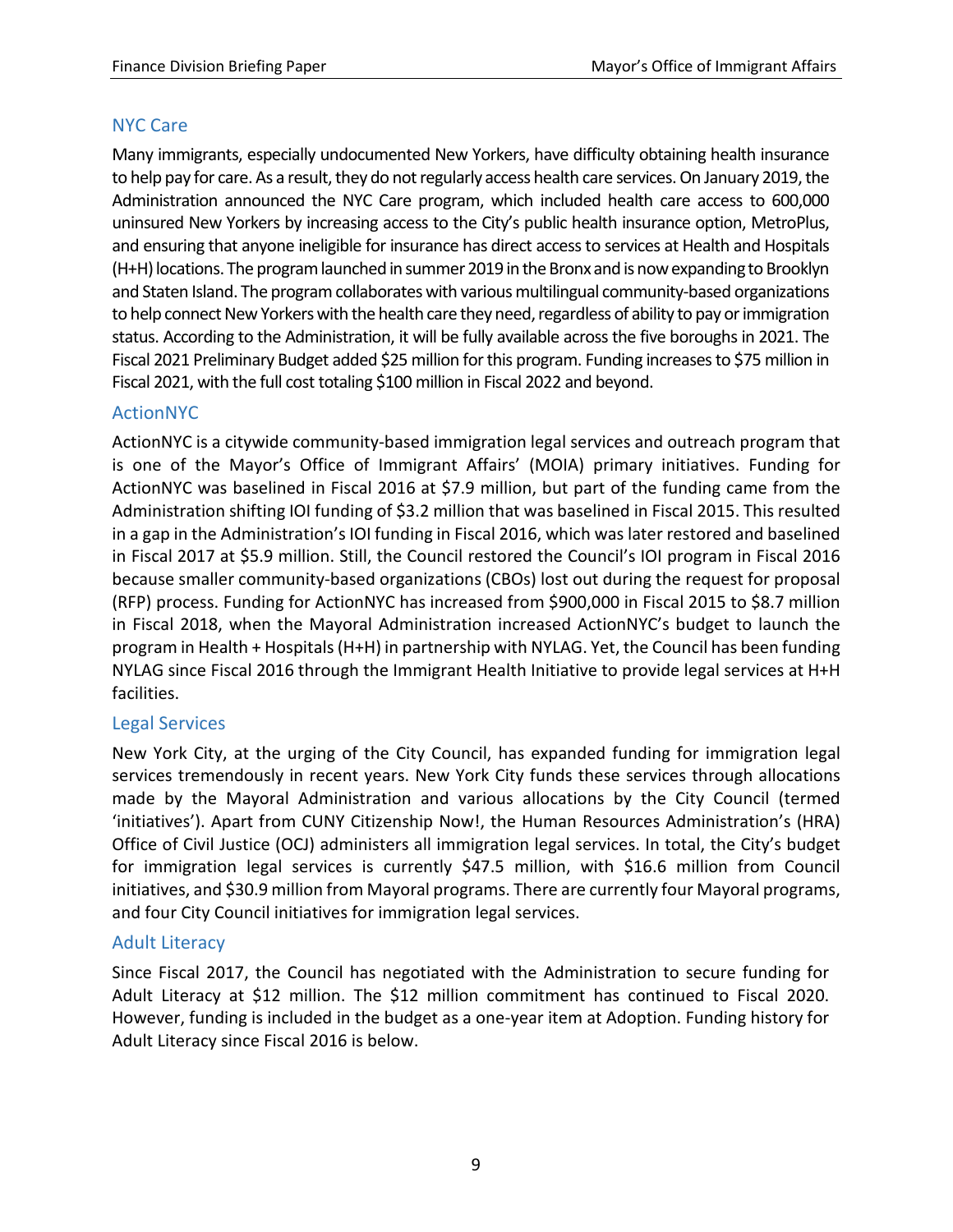| <b>Dollars in Thousands</b>   | Fiscal 2016        | Fiscal 2017        | Fiscal 2018        | Fiscal 2019        | Fiscal 2020        |
|-------------------------------|--------------------|--------------------|--------------------|--------------------|--------------------|
| NYC Council<br>Administration | \$1,380<br>\$2,500 | \$6,000<br>\$6,000 | \$6,000<br>\$6,000 | \$4,000<br>\$8,000 | \$4,000<br>\$8,000 |
| TOTAL                         | \$3,880            | \$12,000           | \$12,000           | \$12,000           | \$12,000           |

#### **Table 2: Adult Literacy Initiative – FY16-FY20**

According to the PMMR, one of DYCD's service area is to support programs that provide participants with the services needed to increase and tap their capacity to strengthen and revitalize the communities of New York City. The two goals are (1) to maximize participation and success in programs improving English literacy skills among adults, adolescents, children and recent immigrants, and (2) to maximize the number of New York City immigrants receiving services that improve language and employment skills that help families successfully integrate into their new communities.



**Figure 5: Participants in DYCD-funded English literacy programs**

From Fiscal 2017 to 2019, the number of participants in DYCD-funded English literacy programs has increased by roughly 80 percent. During the first four months of Fiscal 2019, there were 4,573 participants in DYCD-funded English literacy programs, a decrease of 4,573 participants, when compared to the same reporting period in Fiscal 2018. Fiscal 2017 was the first year that the funding for adult literacy increased to \$12 million. This commitment carried on to Fiscal 2018, which would explain this trend. Although the number of participants is increasing, DYCD's budget for adult literacy programs does not reflect the increase and the need. This brings into question how the Administration will meet the City's growing needs for adult literacy programs. At any given time, over 14,000 individuals are on waitlists for literacy classes, according to estimates by community-based organizations. DYCD does not provide a breakdown of the number of participants in different types of instructional services, such as Adult Basic Education (ABE) and English as a Second or Other Language (ESOL), in the PMMR.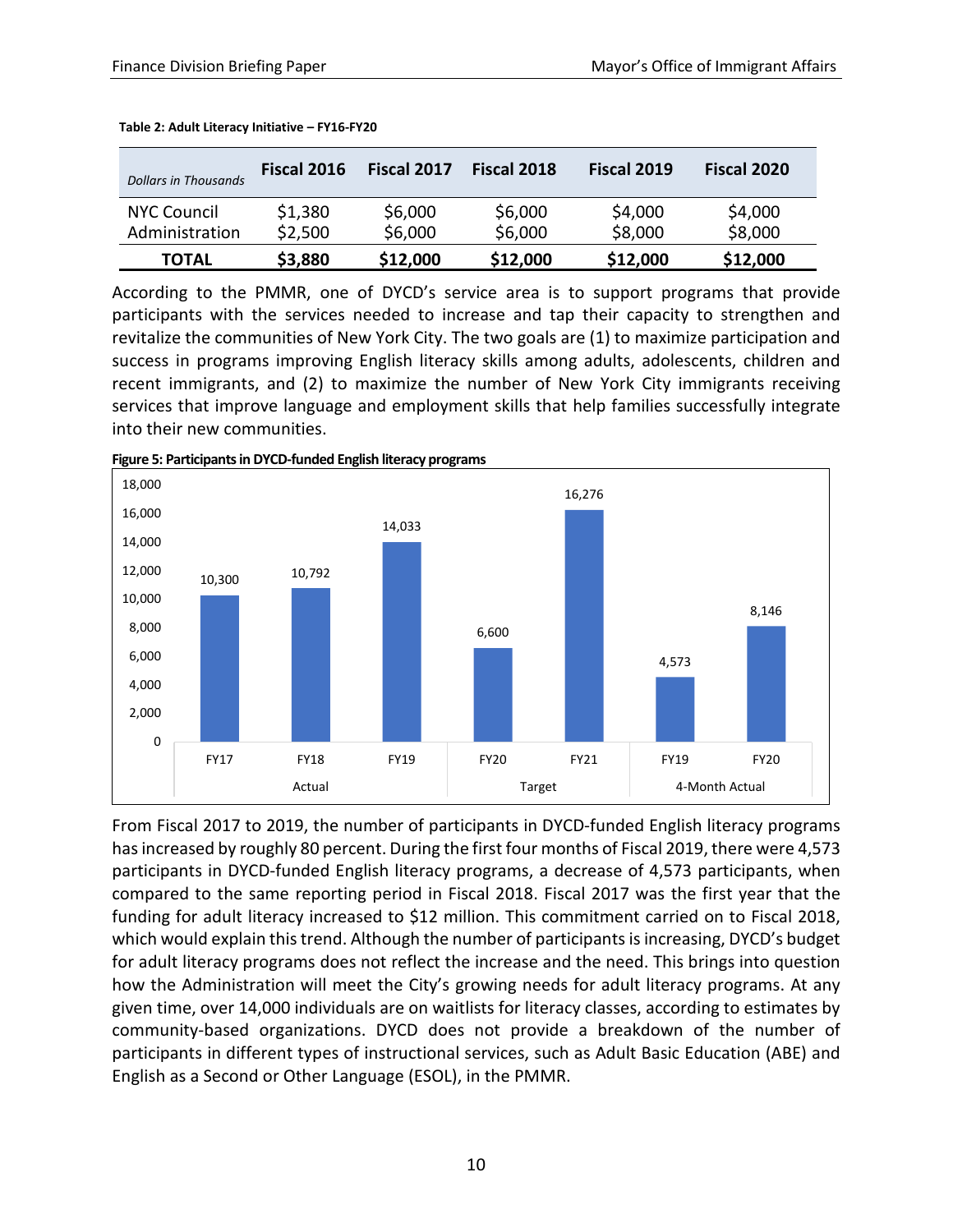#### <span id="page-12-0"></span>Language Access

With more than 3 million foreign-born residents from more than 150 different countries, who comprise nearly 40 percent of the City population, New York is home to one of the most diverse populations in the world. New Yorkers come from every corner of the globe and speak over 200 different languages. Nearly one-half of all New Yorkers speak a language other than English at home, and almost 25 percent, or 1.8 million persons, are not English Proficient.

In 2017, the Council passed Local Law 30, which included provisions for language access in specific instances. Local Law 30 requires covered agencies to provide language access services for all designated citywide languages. The citywide designated languages are Spanish, Chinese, Russian, Bengali, Haitian Creole, Korean, Arabic, Urdu, French, and Polish. The Office of the Language Services Coordinator, in consultation with MOIA, coordinates and guides the development of agencies' implementation plans. It is unclear whether various agencies will use existing resources in order to implement the plans, or would need additional funding in the future.

# <span id="page-12-1"></span>Council Initiatives

Funding for immigrant services initiatives has greatly increased from Fiscal 2016 to 2020. New initiatives were created, and support for legal initiatives increased over the fiscal years. In Fiscal 2016, the Council created the Immigrant Health Initiative, in response to a report from the Mayor's Task Force on Immigrant Health Care Access that identified the barriers that immigrants face when accessing health care. Additionally, the Council restored funding for the Immigrant Opportunities Initiative (IOI) in Fiscal 2016 for \$3.3 million. The Administration permanently included IOI funding in Fiscal 2014, but the Council restored IOI funding in Fiscal 2016 for small community-based organizations that were unsuccessful with receiving funding through the Administration's Request for Proposals (RFP). The initiatives that have seen growth in the last three fiscal years are CUNY Citizenship Now!, the New York Immigrant Family Unity Project (NYIFUP), Key to the City (KTTC), and the Unaccompanied Minor Children initiative. Below is a chart that provides an overview of funding history of immigrant services initiatives from Fiscal 2016 to 2020. As the chart shows, the Council has been taking the lead by steadily increasing funding for immigrant services over the past five fiscal years.



#### **Figure 6: Council Immigrant Services Initiatives, FY16-FY20**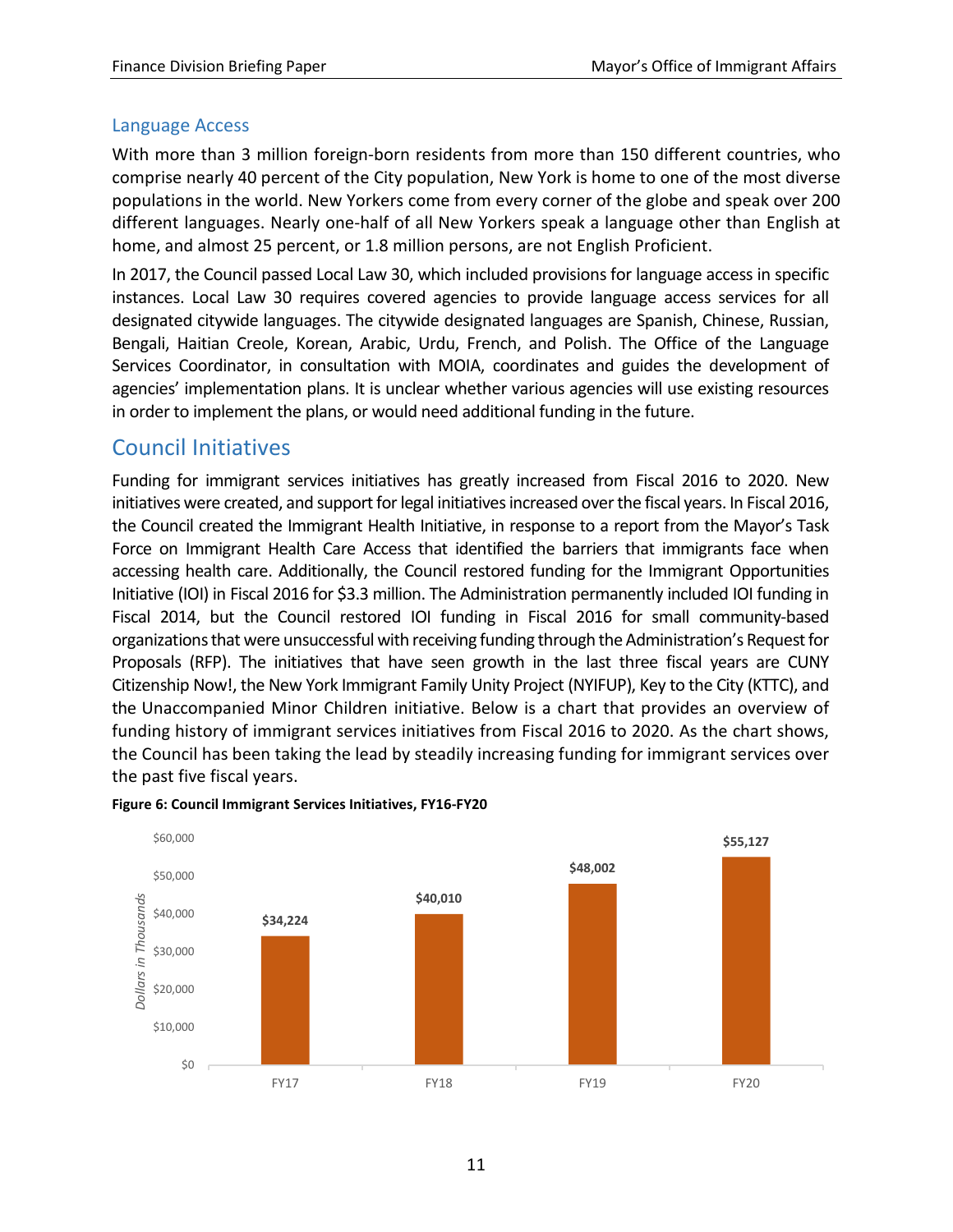For Fiscal 2020, the City Council included \$41.1 million for immigrant services. Funding for Fiscal 2020 increased by \$9 million, or approximately three percent, when compared to Fiscal 2019. The initiatives under immigrant services are administered by multiple agencies, namely DYCD, CUNY, HRA, SBS, and DOHMH. The Fiscal 2021 Preliminary Budget does not include funding for the Council initiatives listed below. This is because Council discretionary funding has to be negotiated with the Administration prior to Adoption. The table below shows the increase from Fiscal 2019 to Fiscal 2020.

|  |  |  | Table 3: FY 2020 Council Initiatives - Immigrant Services |
|--|--|--|-----------------------------------------------------------|
|--|--|--|-----------------------------------------------------------|

| <b>Dollars in Thousands</b> |                                                 |             |             |                   |
|-----------------------------|-------------------------------------------------|-------------|-------------|-------------------|
| Agency                      | Initiative                                      | <b>FY19</b> | <b>FY20</b> | <b>Difference</b> |
| <b>DYCD</b>                 | Adult Literacy Initiative                       | \$12,000    | \$12,000    | \$0               |
| <b>SBS</b>                  | <b>Construction Site Safety Training</b>        | 1,100       | 1,100       | 0                 |
| <b>DCLA</b>                 | Cultural Immigrant Initiative                   | 6,400       | 7,395       | 995               |
| <b>CUNY</b>                 | <b>CUNY Citizenship NOW! Program</b>            | 2,500       | 3,250       | 750               |
| <b>SBS</b>                  | Day Laborer Workforce Initiative                | 1,970       | 2,970       | 1,000             |
| <b>DOHMH</b>                | Immigrant Health Initiative                     | 2,000       | 2,000       |                   |
| <b>HRA</b>                  | Immigrant Opportunities Initiative              | 2,600       | 2,600       | 0                 |
| <b>MOCJ</b>                 | <b>Immigrant Survivors of Domestic Violence</b> | 350         | 530         | 180               |
| <b>DYCD</b>                 | Key to the City                                 | 700         | 700         |                   |
| <b>HRA</b>                  | Low Wage Worker Support                         | 2,500       | 500         | (2,000)           |
| <b>HRA</b>                  | New York Immigrant Family Unity Project         | 11,600      | 16,600      | 5,000             |
| <b>DFTA</b>                 | Senior Centers for Immigrant Populations        | 2,000       | 1,500       | (500)             |
| <b>HRA</b>                  | <b>Unaccompanied Minors and Families</b>        | 2,282       | 3,982       | 1,700             |
|                             | TOTAL                                           | \$48,002    | \$55,127    | \$7,125           |

#### <span id="page-13-0"></span>Adult Literacy

In partnership with the Administration, the Council allocated \$12 million in Fiscal 2020 to expand adult literacy services for adults who cannot read, write or speak English. Programs include Basic Education in the Native Language (BENL), ESOL, ABE, and HSE preparation. Funds also support services such as counseling and case management. The Council designated \$4 million to expand adult literacy class seats at community-based organizations (CBO).

#### <span id="page-13-1"></span>CUNY Citizenship Now!

CUNY Citizenship Now! (CCN) program provides free immigration law services to assist immigrants on their path to U.S. citizenship. The Council restored \$2.5 million to support free immigration law services to assist immigrants on their path to U.S. citizenship. Services include assistance with complete applications for naturalization and citizenship, Deferred Action for Childhood Arrivals (DACA), Temporary Protected Status (TPS) and green cards. CUNY Citizenship Now! attorneys and paralegals assist more than 10,000 individuals each year at CUNY sites and more than 2,100 at community-based events. The services are also provided in more than 30 New York City Council Member district offices. Fiscal 2020 funding increased by \$750,000 or 23 percent, from Fiscal 2019. With the expanded funding, CCN provided education forums and purchased a subscription to language line and an American Sign Language (ASL) service provider, in order to serve those who speak less common languages and those who need ASL interpreters.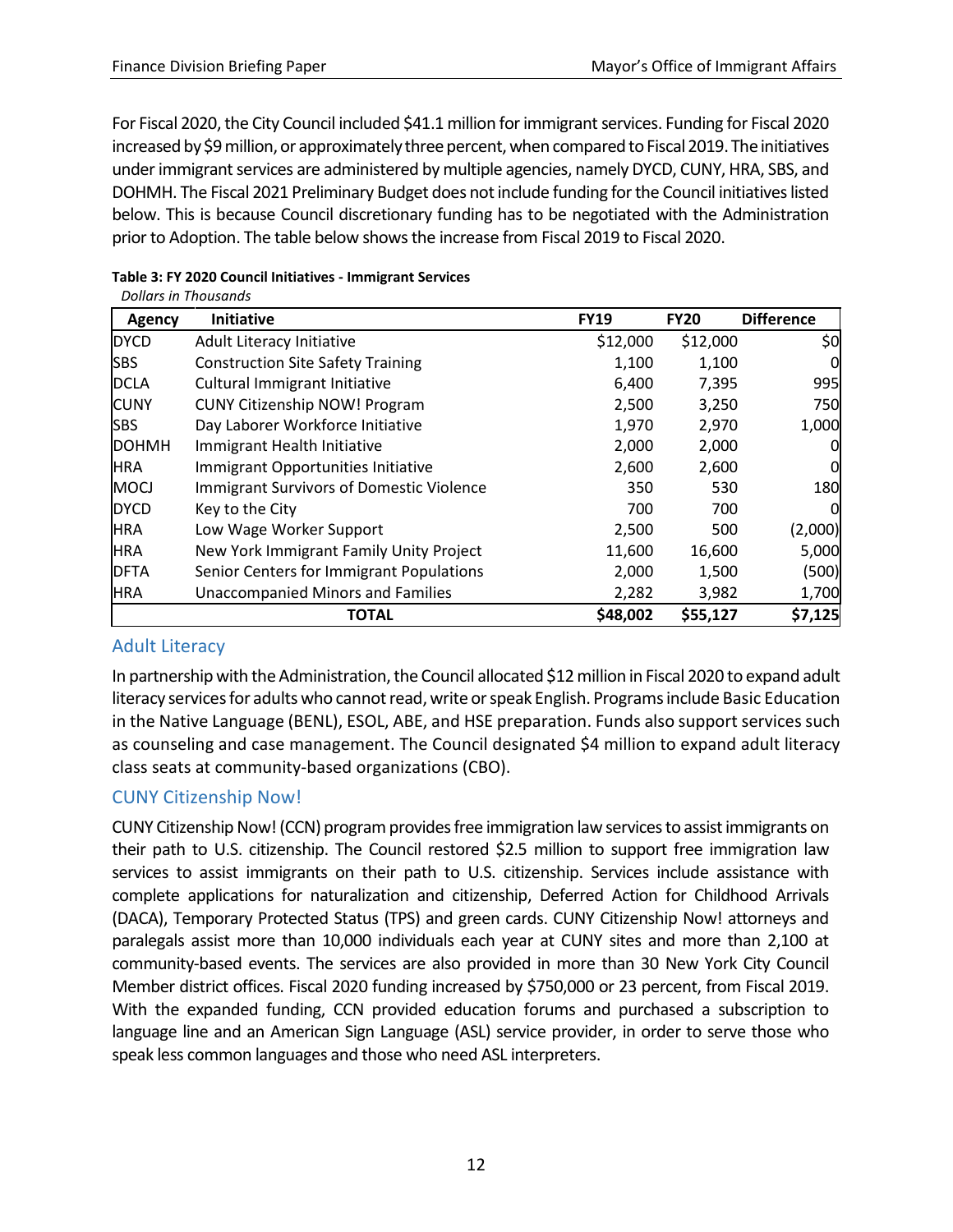#### <span id="page-14-0"></span>Key to the City

Key to the City (KTTC) is a school-based, citywide program that offers wraparound, comprehensive consular, educational, social, and legal services. These include access to critical identity documents; access to healthcare options; a full immigration legal clinics at every event; up to date information on immigration policies and changing legal pathways available to immigrants; and workshops on college readiness, financial inclusion, adult education, antifraud and labor rights conducted by governmental agencies and organizations. Since its launch in 2011, KTTC has served over 28,000 New Yorkers from nearly 64 countries, providing more than 17,000 with identity documents and provided immigration legal assistance. This initiative has also worked with 22 New York City public schools across the five boroughs. The Council has supported this initiative since Fiscal 2014.

#### <span id="page-14-1"></span>Immigrant Opportunities Initiative (IOI)

First funded in Fiscal 2002, this initiative assists immigrant adults in gaining access to critical information and resources, in addition to strengthening their participation in the democratic process. Specifically, this initiative provides funding for legal services for recent immigrants to assist with applications for citizenship or permanent residency, and various other immigrant related legal services. The Council allocated \$2.6 million in Fiscal 2020 for IOI.

#### <span id="page-14-2"></span>New York Immigrant Family Unity Project (NYIFUP)

First funded in Fiscal 2014 as a pilot program, the New York Immigrant Family Unity Project (NYIFUP) is the nation's first government-funded legal representation program for detained immigrants; NYIFUP provides high quality, holistic representation to New Yorkers detained and facing deportation who cannot afford an attorney. NYIFUP attorneys carry a full caseload of deportation defense cases, and provide services, including master calendar, bond and individual merits hearings, appeals, and social work services. The Council designated \$16.6 million in Fiscal 2020 for NYIFUP.

#### <span id="page-14-3"></span>Unaccompanied Minors and Families

This initiative focuses primarily on providing counsel for children in removal proceedings. The organizations provide direct representation, leverage high quality pro bono representation, and offer social services to children appearing on the Juvenile and Surge Dockets in New York Immigration court to ensure due process for minors who are struggling to maneuver the immigration system alone. The initiative also helps to ensure that the adults and their children have access to critical educational, health and mental health services, and, ultimately, the opportunity to become fully integrated members of our community. The Council allocated \$3.9 million in Fiscal 2020 for Unaccompanied Minors and Families, an increase of \$1.7 million from Fiscal 2019. The Council increased funding for this initiative in order to address the increased legal services need as a result of the federal administration's family separation policy at the U.S.-Mexico border.

#### <span id="page-14-4"></span>Immigrant Health Initiative

The Immigrant Health Initiative focuses on decreasing health disparities among foreign-born New Yorkers by focusing on the following three goals: improving access to health care; addressing cultural and language barriers; and targeting resources and interventions. Launched in Fiscal 2016, this initiative has helped undocumented New Yorkers across the City with access to health care and legal access.